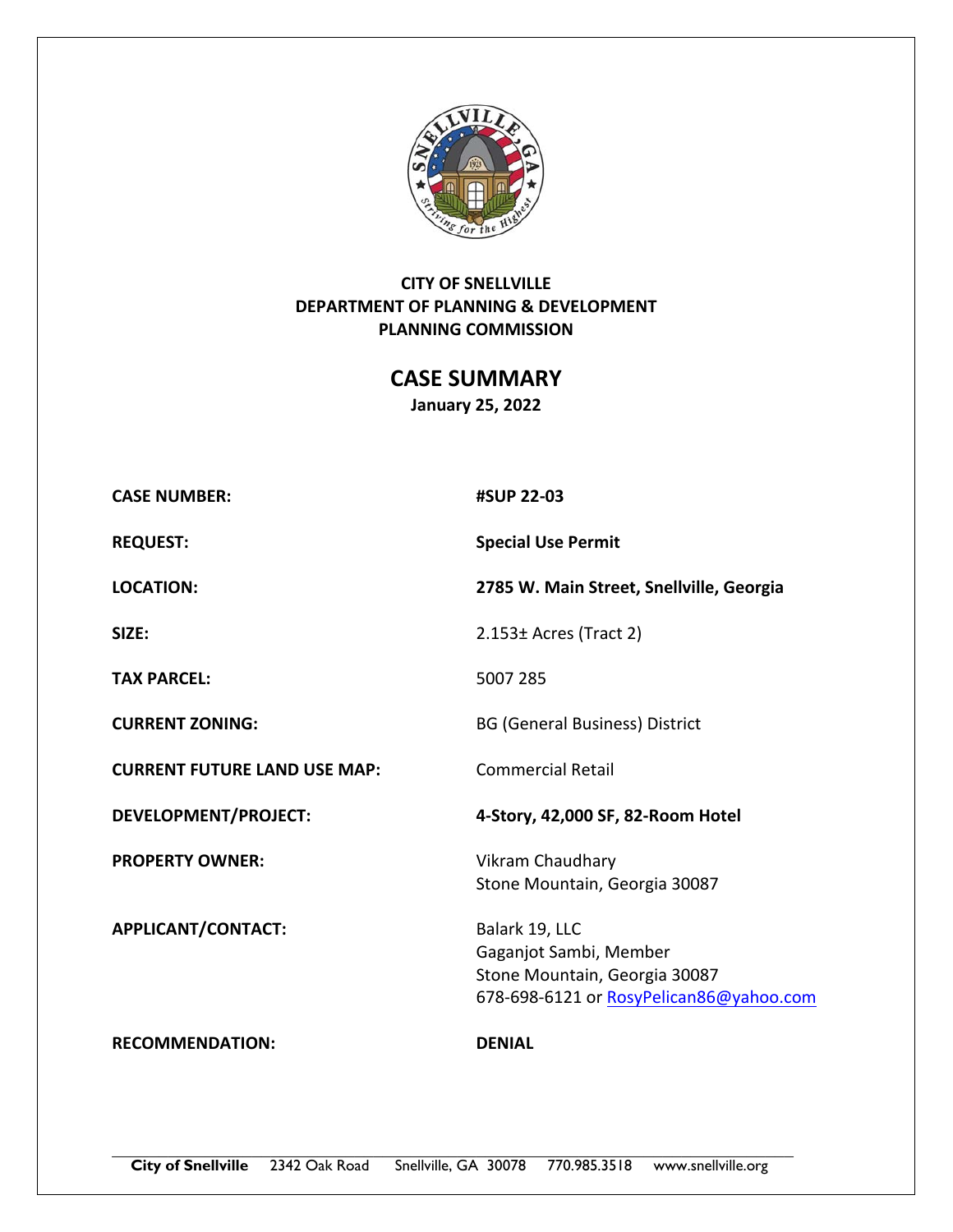

# **CITY OF SNELLVILLE DEPARTMENT OF PLANNING & DEVELOPMENT PLANNING COMMISSION**

**CASE ANALYSIS January 25, 2022** 

**TO: The Planning Commission** 

**MEETING DATE:**  January 25, 2022

**CASE NUMBER: #SUP 22‐03** 

**FROM: In the U.S. Islaming Contract Contract Contract Contract Contract Jason Thompson, Director** Department of Planning and Development

## **FINDINGS OF FACT:**

The Department of Planning and Development has received an application from Gaganjot Sambi (applicant) and Vikram Chaudhary (property owner) requesting a Special Use Permit for a hotel on the 2.153± acre site (Tract 2) located at 2785 W. Main Street, Snellville.

The applicant intends to develop the property and construct a 4‐story, 42,000 sq. ft., 82‐guest room *AVID* branded *non‐extended stay* hotel with related parking. The *AVID* brand hotel is part of the ING Hotels & Resorts group of over 6,000 operating hotels including well‐known brands like Holiday Inn, Intercontinental, Crowne Plaza, Regent, and Holiday Inn Express just to name a few.

The initial franchise agreement term with ING Hotels & Resorts is 15‐years with an option to renew the agreement for an additional 15‐years.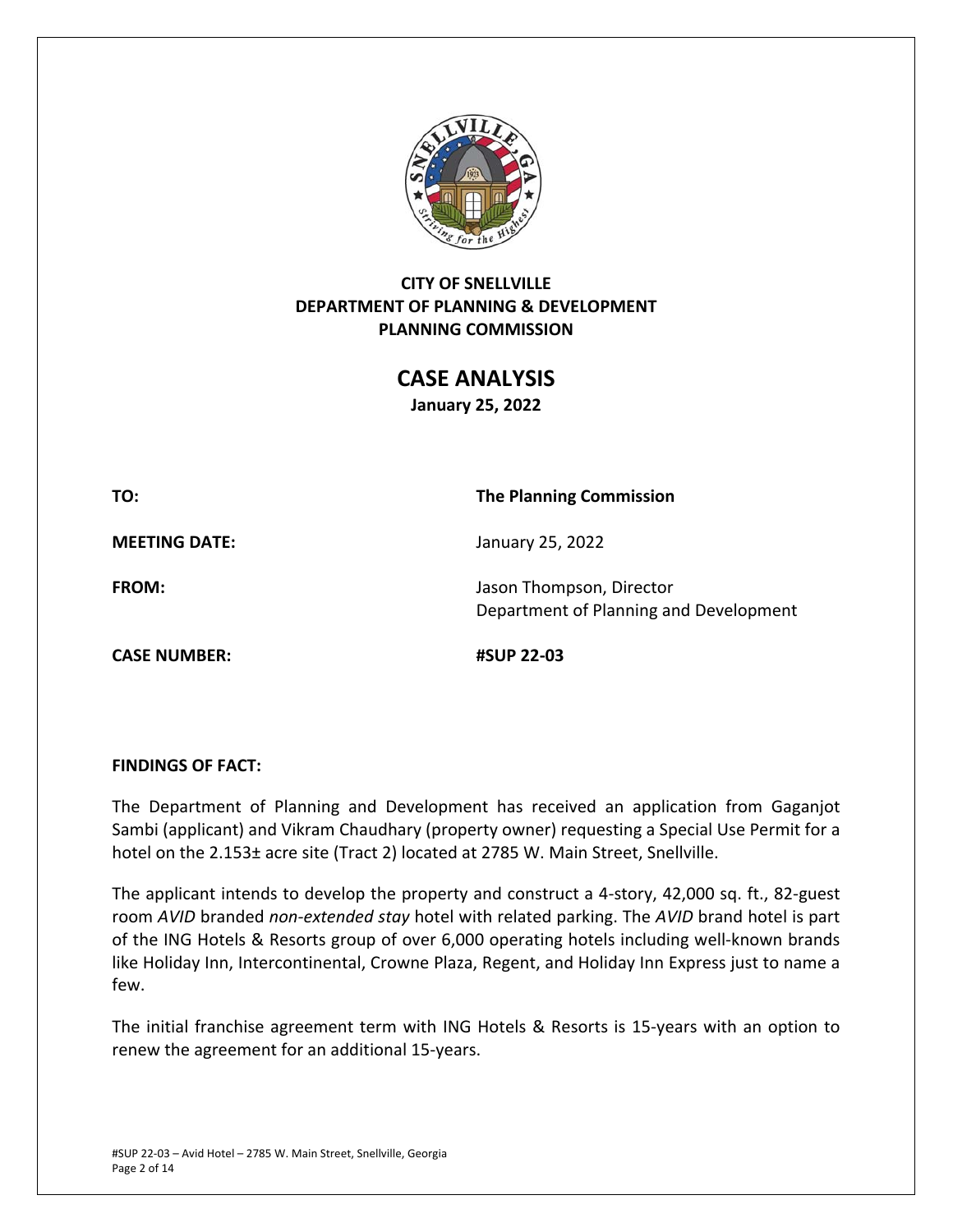#### **BACKGROUND:**

The 2.153± acre property is located outside the Towne Center Overlay District and just south of Fountain Drive and is part of the Towne Center Office Park development at 2795 W. Main Street, Snellville.

In December 2019, the Mayor and Council approved Ordinance No. ZOA 19‐03:

*"To amend the Zoning Ordinance and Code of the City of Snellville; to establish definitions and regulations for Hotels, Motels and Extended‐stay Hotels; to provide for the continued availability of quality transient lodging within the City and proper maintenance of Hotels, Motels and Extended‐stay Hotels."* 

The regulatory requirements for hotels and the proposed development are presented in greater detail on page 6.

#### **REQUEST:**

The applicant is requesting a Special Use Permit to develop and operate a 4‐story, 42,000 sq. ft., 82‐guest room *AVID* branded *non‐extended stay* hotel with related parking.

#### **2040 COMPREHENSIVE PLAN RECOMMENDATION:**

The property is located just outside and to the west of the Towne Center Character Area in the Highway 78 West Character Area (shown in pink below).

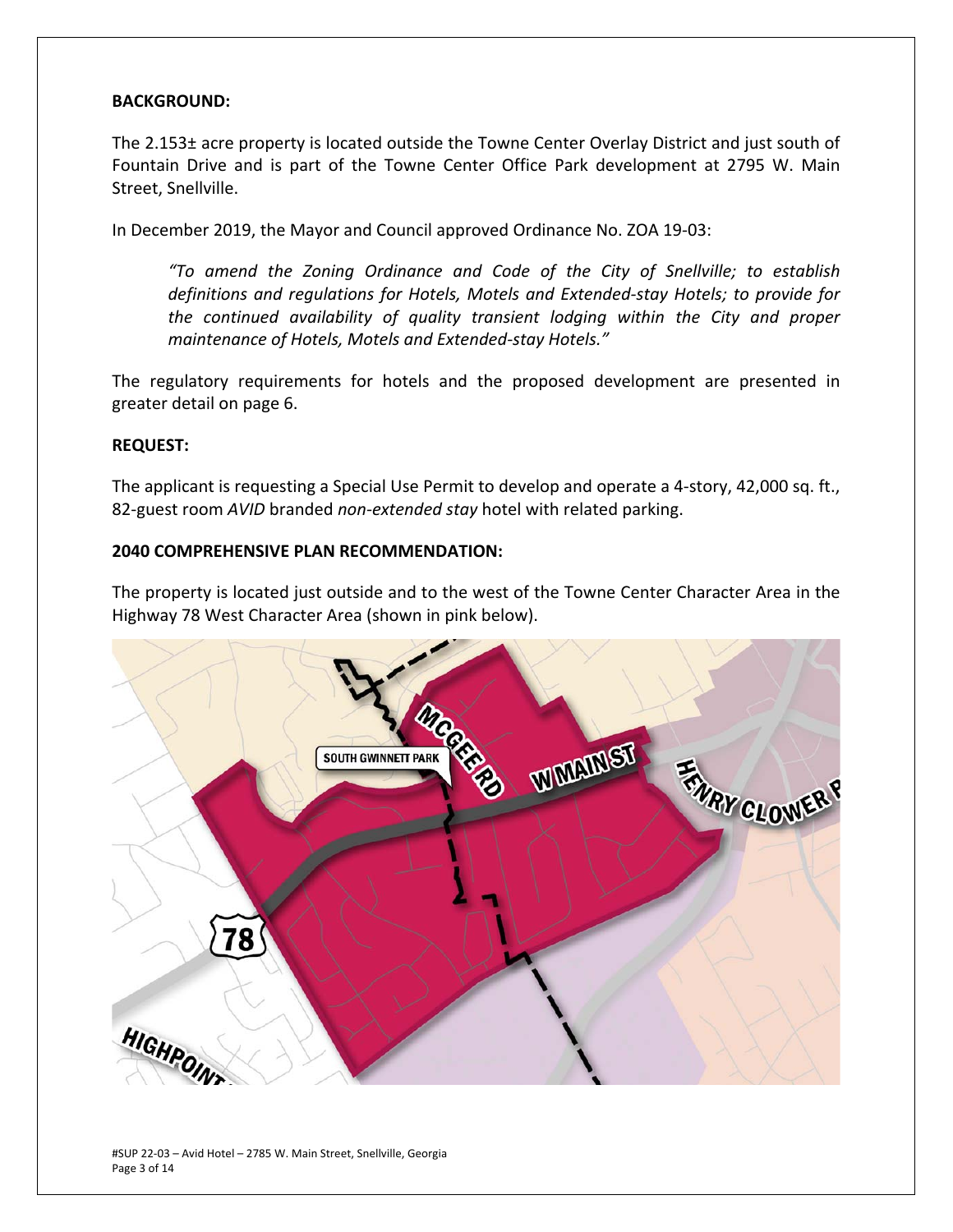The vision for the Highway 78 West Character Area is for:

*"A vibrant commercial corridor that is a mix of well‐kept, established businesses and new infill development, anchored by the EMC South Campus. Commercial properties have a high degree of connectivity between each other, attractive streetscape, underground utilities, and unified architectural facades. Stable residential communities border these commercial uses."* 

Key Implementation Strategies for this Character Area include:

- As shopping plazas redevelop, encourage buildings to face the street and locate parking to the side and rear.
- Require inter-parcel access between developments.
- Implement the planned greenway along US 78, including a vegetative buffer near the intersection of US 78 and SR 124 and a connecting spur to South Gwinnett Park.
- Enhance pedestrian crossing at US 78 and Henry Clower Blvd.
- Promote an integrated health village surrounding EMC.
- Study the potential for additional landscaped medians.
- Provide bicycle and pedestrian amenities, including covered walkways, benches, lighting, and bike racks.
- Continue working with the Evermore Community Improvement District to redevelop portions of the corridor and facilitate transportation improvements along US 78.
- Continue active code enforcement.
- Actively promote redevelopment of the commercial area through the Downtown Development Authority.
- Focus on reinforcing neighborhood stability by encouraging more homeownership and maintenance or upgrade of existing properties.

In the Snellville 2040 Comprehensive Plan, the following two Land Use Policies could support the proposed development:

- LU-2.1: Encourage compatible uses, both residential and commercial, and the utilization of transitional zones and buffers between residential and non‐residential development
- LU-5.2: Promote the redevelopment of older, underused commercial sites

## **CONCEPT SITE PLAN ANALYSIS:**

The proposed concept site plan, sealed and signed 12-06-2021 shows the entire 7.683± acre site with the proposed hotel site shown as the 2.153 $\pm$  Tract 2 and located between the 1.359 $\pm$ acre Tract 1 and adjacent to W. Main Street for a proposed future restaurant and the 4.171± acre Tract 3, located in the rear of the site for the future development of an eleven (11) building, thirty-four (34) tenant office park, similar to the existing fifteen (15) building office park to the south.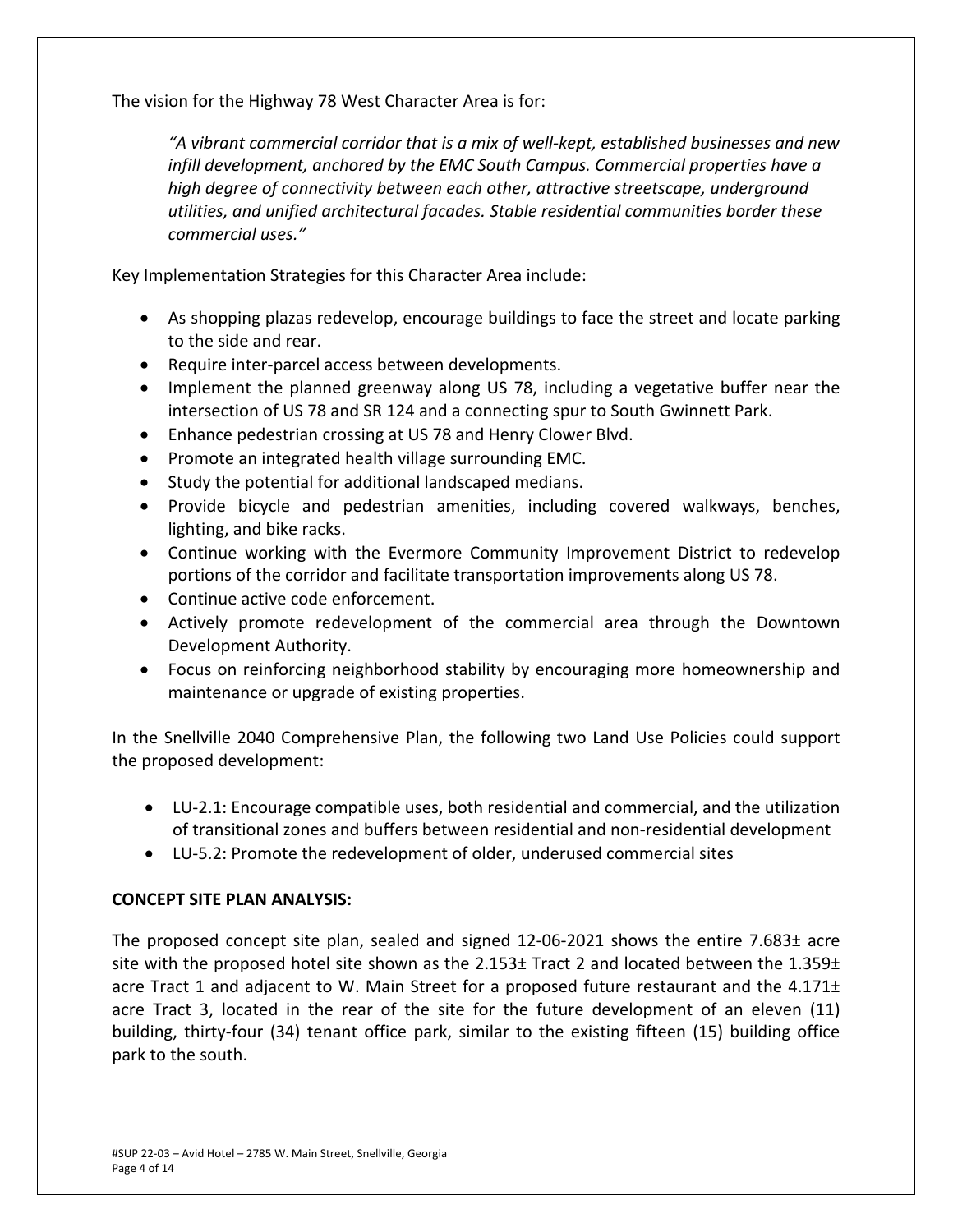Development of Tracts 1 and 3 for the proposed office and restaurant use does not require any special use permit or rezoning approval and is not part of this request.

The site plan shows the proposed 4‐story hotel building located in the center of Tract 2, with 103 guest and employee parking spaces located around the building. No outside amenities are shown. A single solid waste dumpster and enclosure is shown in the northern corner of the property.

Although 103 parking spaces are shown on the site plan and no variances have been requested, the final number may vary slightly so as to comply with the planter island size and planter strip width requirements of the UDO as follows:

## *Sec. 207‐3.3. Parking Areas*

*Parking lots designed for eight or more spaces must be designed as follows:* 

- *A. The planter islands may be sized according to two different options:* 
	- *1. Each planter island must be a minimum of 300 square feet. Planter islands must be located at the terminus of each parking row and no further apart than every ten parking spaces.*
	- *2. Each planter island must be a minimum of 200 square feet. Planter islands must be located at the terminus of each parking row and no further apart than 25 parking spaces. Planting strips at least 8 feet wide must run continuously between all planter islands. These strips must be planted with 1 overstory tree for every 30 linear feet of the strip.*
- *B. Planter islands must conform to the following planting requirements:* 
	- *1. Each planter island must be designed with at least 60% coverage in trees and shrubs.*
	- *2. Each planter island abutting double rows of parking must include two overstory trees.*
	- *3. Each planter island abutting single rows of parking must include one overstory tree.*
	- *4. No plants, except trees, may exceed 3 feet in height.*
	- *5. Turf grass is not allowed.*
	- *6. All groundcover must be an evergreen ground cover (ex. liriope).*
- *C. All planter islands and landscape strips must be curbed to prevent vehicular encroachment.*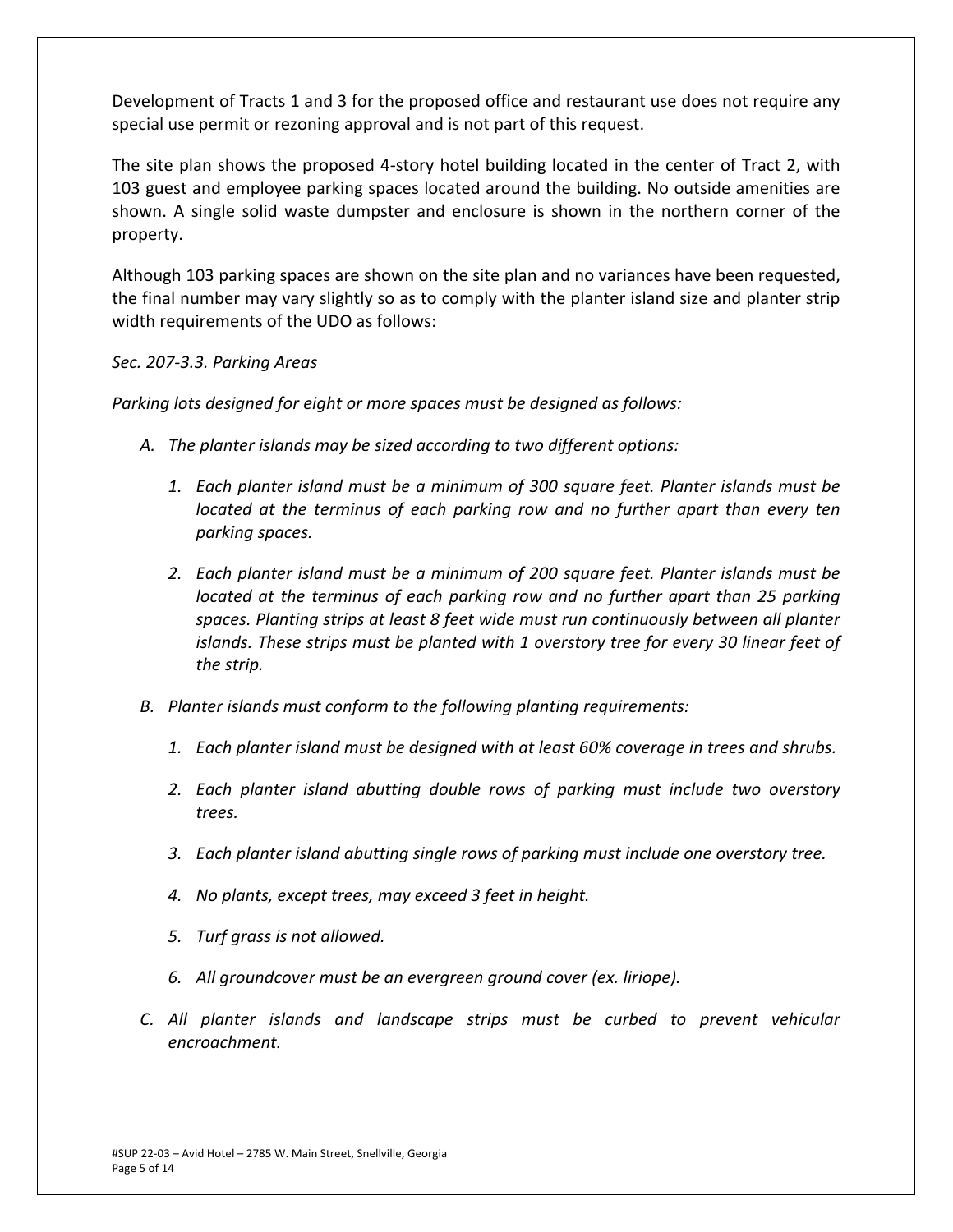- *D. Planter islands and strips must be designed to prevent compaction. This may be accomplished by planting a dense shrub cover or by elevating the planting area at least 1 foot above the curb.*
- *E. Trees and underground utilities must be placed per the detail drawings in Sec. 207‐3.9.*

Although not ideal, access to the hotel site is through the parking lot of the Tract 1 future restaurant site, or through a two‐way drive which connects the Tract 2 hotel site with the Tract 3 office building site to the north.

A more practical approach is to reconfigure the main driveway serving the hotel site and eliminate any parking within the driveway. Obviously this would adversely impact the number of parking spaces available for the restaurant use.

## **FLOOR PLAN AND BUILDING ELEVATIONS:**

As part of the application submittal, the applicant provided a prototype AVID Brand Design book showing conceptual exterior elevations; site plan; ground level floorplan; lobby floor plan and sample photo; front desk and market; upper level floorplan; and guest room floorplans.

Although the exterior building materials shown do not appear to meet the City's regulations for exterior material type and color, and the guest room sizes are less than the 300 sq. ft. minimum room size requirement, the applicant will be required to adhere to these and all other requirements of the UDO for site development and building construction.

## **REGULATORY REQUIREMENTS FOR HOTELS:**

On December 9, 2019, the Mayor and Council approved Ordinance No. ZOA 19‐03 regulating Hotels, Motels, and Extended‐Stay Hotels.

The following regulatory requirements apply to the proposed hotel development and which the applicant has included a statement in the Letter of Intent that the proposed development shall also comply with these regulations and that the proposed hotel *does not* include any extended‐ stay provisions:

## **Sec. 22‐13. Provisions applicable to hotels, motels and extended‐stay hotels.**

- (a) No hotel, motel or extended‐stay hotel shall be initially constructed or thereafter operated unless in full compliance with each of the provisions of this Article and associated Zoning Ordinance.
- (b) Approval of a hotel, motel or extended-stay hotel shall require the issuance of a special use permit. The Planning Director shall notify the Principal, the Board of Education, every parent‐teacher association affected by the requested rezoning and invite all to the public hearing before the Mayor and City Council for the requested Special Use Permit to address any school impact.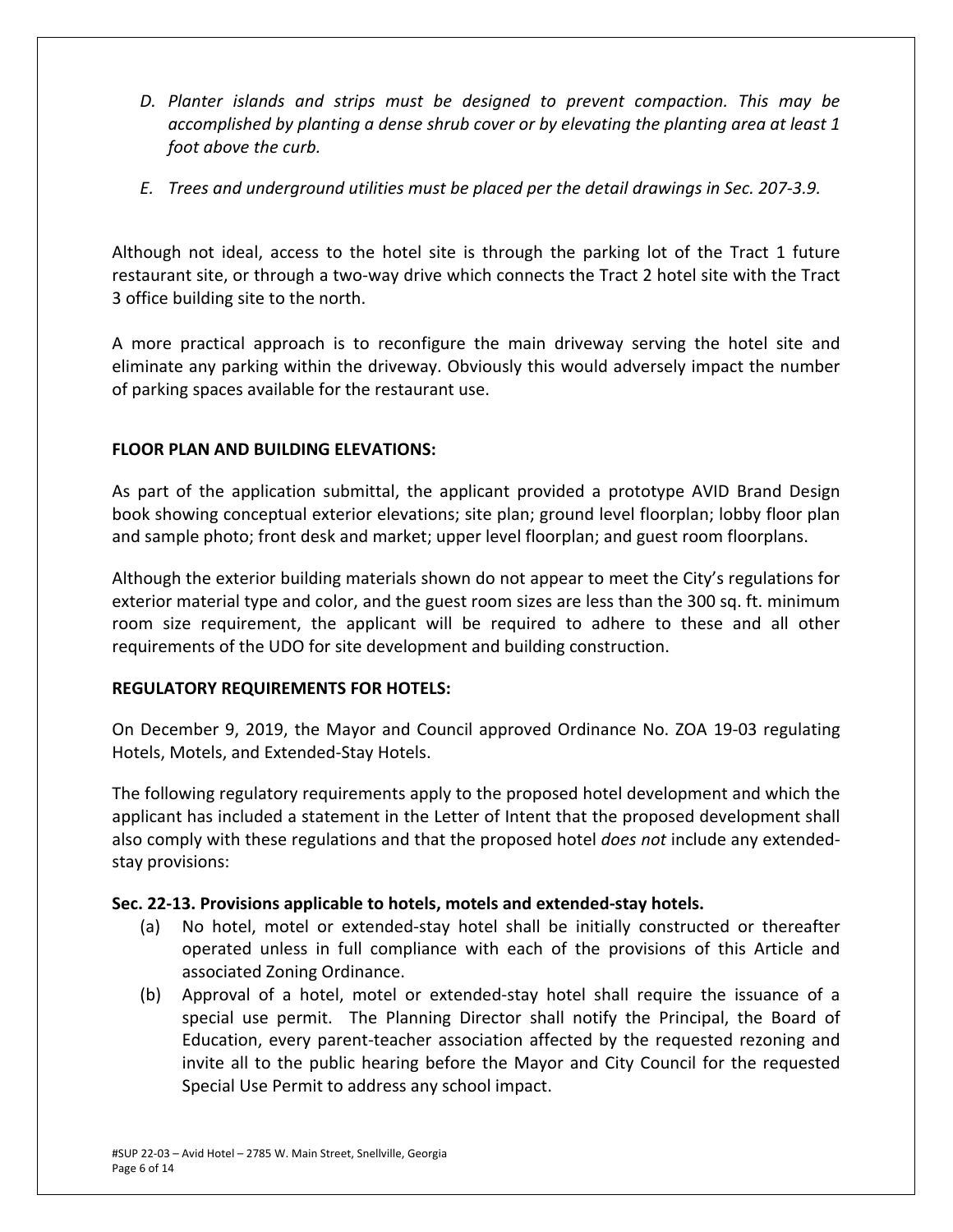- (c) The common areas and unoccupied rooms of any hotel, motel or extended‐stay hotel are subject to inspection by the City of Snellville Police Department, City of Snellville Code Enforcement, Gwinnett County Fire Department and/or the Gwinnett County Health Department if there is reasonable cause to suspect that such area or room is being used for criminal activity, housing of last resort, or in violation of this ordinance or condition of zoning.
- (d) A bona fide employee of the hotel, motel, or extended stay hotel, capable of assisting, communicating, and cooperating with the police or other law enforcement officials in maintaining the public health, welfare, and safety is to be present and on‐duty in the lobby of the hotel, motel or extended stay hotel twenty‐four (24) hours a day.
- (e) Hotels, motels and extended stay hotels operate for the benefit of travelers and transient parties conducting legitimate business in the surrounding vicinity. No hotel, motel or extended‐stay hotel may be used as housing of last resort. Except for a bona fide employee of a business when that business is paying for their employee and guests to stay at a hotel, motel or extended‐stay hotel, no hotel, motel or extended‐ stay hotel shall accept payment from a third party for a room charge fee.

## **Sec. 22‐14. Provisions applicable to hotels and motels.**

- (a) No more than five percent (5%) of a hotel or motel's guest rooms shall have Fixed Cooking Appliances located therein. If more than five percent (5%) of a hotel or motel's guest rooms contain Fixed Cooking Appliances, such hotel or motel is considered an extended‐stay hotel and subject to the regulations for extended‐stay hotels.
- (b) No hotel or motel may be converted to be and operated as an extended‐stay hotel unless in full compliance with each of the provisions for extended‐stay hotels.

## **Sec. 22‐16. Responsibilities and access requirements.**

- (a) No owner, operator, keeper, proprietor or employee of a hotel, motel, or extended‐ stay hotel shall provide lodging at an hourly rate.
- (b) For any hotel, motel, or extended stay hotel permitted for construction after April 22, 2019, any public‐facing entry points to the premises must require a magnetic or electronic keycard/locking device for access. Public‐facing entry points shall be locked between the hours of 9:00 p.m. and 6:00 a.m. and shall be equipped with an alarm or other device that will alert hotel, motel or extended‐stay hotel security or other employees that the door has been opened. These requirements are not applicable to entry points that enter directly into a banquet hall, conference room, or other facility utilized for a special event or meeting hosted by a hotel, motel, or extended‐stay hotel as long as there is a bona fide employee staffing the banquet hall, conference room, or other facility utilized for the duration of that event.
- (c) An owner, operator, keeper or proprietor of a hotel, motel, or extended‐stay hotel may designate no more than three rooms for the purpose of allowing any number of bona‐fide employees and their family to reside on the premises.

## **Sec. 22‐17. Maximum Length of Occupancy (Hotels and Motels).**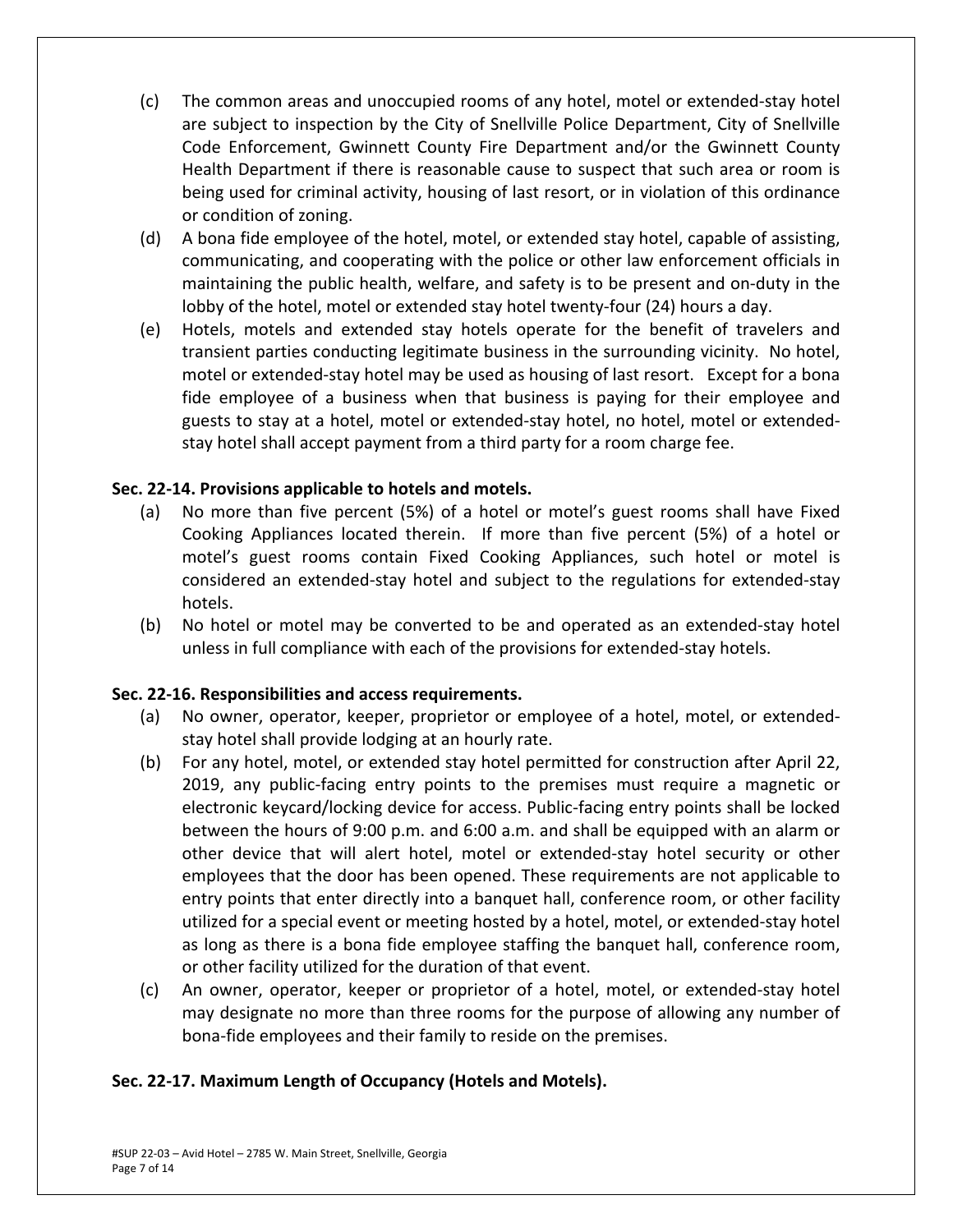(a) No hotel or motel located within the City shall allow any person to occupy such hotel or motel for more than thirty (30) consecutive days, nor more than sixty (60) days during a one hundred eighty (180) day period. No Guest residing for thirty (30) consecutive days shall begin a new rental agreement with the hotel or motel without a two‐week (14 day) vacancy between stays.

## **Sec. 22‐19. Responsibilities, access, and registration requirements.**

- (a) Every owner, operator, keeper, proprietor and employee of any hotel, motel, or extended‐stay hotel shall immediately report violations of law to the City of Snellville Police Department that were either witnessed or made known to them.
- (b) All information required to be maintained pursuant to this ordinance shall be kept strictly confidential in accordance with state and federal law and shall not be provided to any person except to a local, federal or state law enforcement officer or to any officer empowered to enforce this ordinance or by order of a Court of competent jurisdiction.
- (c) All information required to be maintained pursuant to this ordinance shall be provided to any federal, state or local sworn law enforcement officer having the lawful power to arrest, upon demand of the officer and a representation by said officer that a reasonable suspicion exists that such information is relevant to a then-pending inquiry or investigation. Nothing in this requirement shall be construed as giving any such officer any greater right or license to enter a room or invade privacy than the officer shall otherwise possess as a matter of law, probable cause, constitutional law, statutory right, or warrant.
- (d) Every owner, operator, keeper or proprietor of any hotel, motel, or extended‐stay hotel shall keep a record of all rental agreements between the hotel, motel, or extended‐stay hotel and all patrons and their guests and make these records available to the City upon request. For the purposes of this section, the term "record" shall mean the hotel, motel, or extended-stay hotel's electronic registration system which stores patron and guest identifying information. In the event the hotel, motel, or extended‐stay hotel does not have an electronic registration system, the hotel, motel, or extended‐stay hotel shall manually record the patron and their guest's information in a paper record or reservation book.
- (e) The following information, at a minimum, must be recorded at the time of registration and maintained for a period of no less than one hundred eighty (180) days after the rental agreement's termination:
	- (1) The full name, phone number, and home address of each patron and overnight guest.
	- (3) The room number assigned to each patron and guest;
	- (4) The day, month, year and time of arrival of each patron and guest;
	- (5) The day, month, year each patron and each guest are scheduled to depart;
	- (6) Upon departure, record of departure day, month, and year for each patron and guest;
	- (7) The rate charged and amount collected for rental of the room;
	- (8) The method of payment for each room;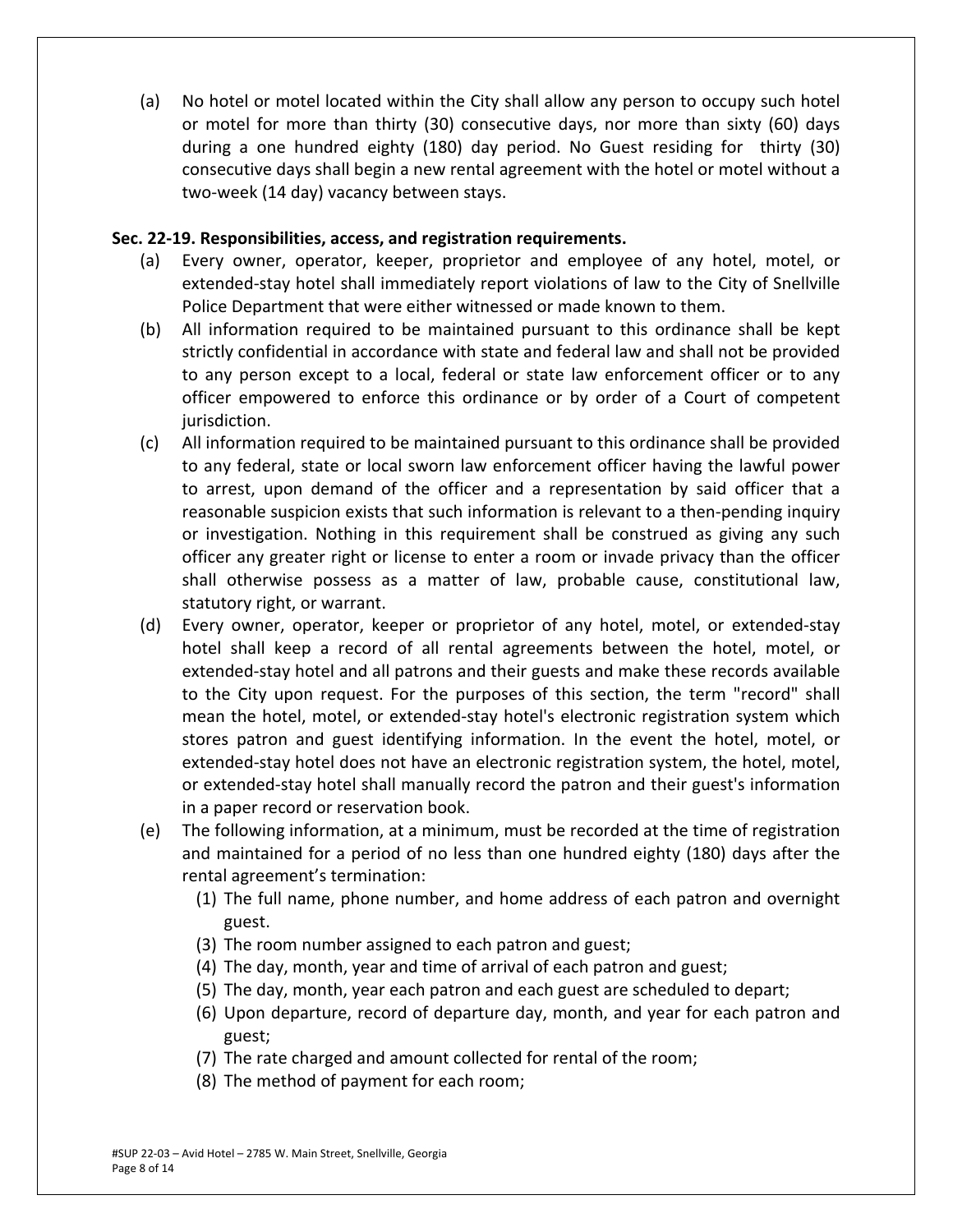- (9) The make, model, year, color, license plate number, and license plate state of the patron and guest's vehicle if the vehicle will be parked on the premises; and
- (10) Documentation used to verify a stay in excess of one hundred and eighty (180) consecutive days as stated in Sec. 22‐18(b).
- (f) Every owner, operator, keeper or proprietor of any hotel, motel, or extended‐stay hotel shall require each patron to provide proper identification prior to renting a room when registering in person. Proper identification is defined as a current and valid government issued photo identification card such as a driver's license, military identification card, state identification card, or passport. A record of the provided identification shall be kept on file for the duration of the occupancy and for one hundred eighty (180) days thereafter. Any failure to verify such identification or to knowingly allow an individual to receive lodging services without such verification shall be in violation of this Ordinance.
- (g) No person shall procure or provide lodging in any hotel, motel, or extended‐stay hotel, or any services therefrom, through misrepresentation or production of false identification, or identification which misrepresents the identity of the person procuring or sharing in such lodging or service.
- (h) Change of location or name.
	- (1) No applicant shall operate, conduct, manage, engage in, or carry on a hotel, motel, or extended‐stay motel/hotel under any name other than his name and the name of the business as specified on the occupation tax certificate.
	- (2) Any application for an extension or expansion of a building or other place of business where a hotel, motel, or extended‐stay motel/hotel is located shall require inspection and shall comply with all applicable codes and regulations.

## **Sec. 22‐20. Vehicles, Parking, and Registration.**

- (a) All handicap parking must be in compliance with state and local laws.
- (b) All vehicles must be parked in designated parking spaces. All vehicles must be parked nose-in (backed in parking is not permitted) such that the vehicle's rear license plate is visible. This section does not apply to oversized vehicles or trailers. Every owner, operator, keeper or proprietor of a hotel, motel, and extended‐stay hotel must provide patrons and guests who have registered oversized vehicles or trailers a separate designated parking area for their vehicles.
- (c) All vehicles parked on any premises must be in good working order.
- (d) Vehicle maintenance in parking lots is prohibited.
- (e) No outside storage or permanent parking of equipment or vehicles shall be allowed.
- (f) All patrons and guests staying longer than 48 hours, who wish to park a vehicle on the premises, must register said vehicle with the hotel, motel, or extended‐stay operator upon initial registration, during any future re-registration, or at any time after registration when they begin parking a vehicle on the premises. Hotel, motel and extended-stay operators must record the vehicle's information in accordance with Sec. 22‐19(e)(10).
- (g) Every owner, operator, keeper or proprietor of a hotel, motel, and extended‐stay hotel must provide patrons and guests registering a vehicle with a standardized placard that must at all times be hung from the vehicle's rear view mirror, placed on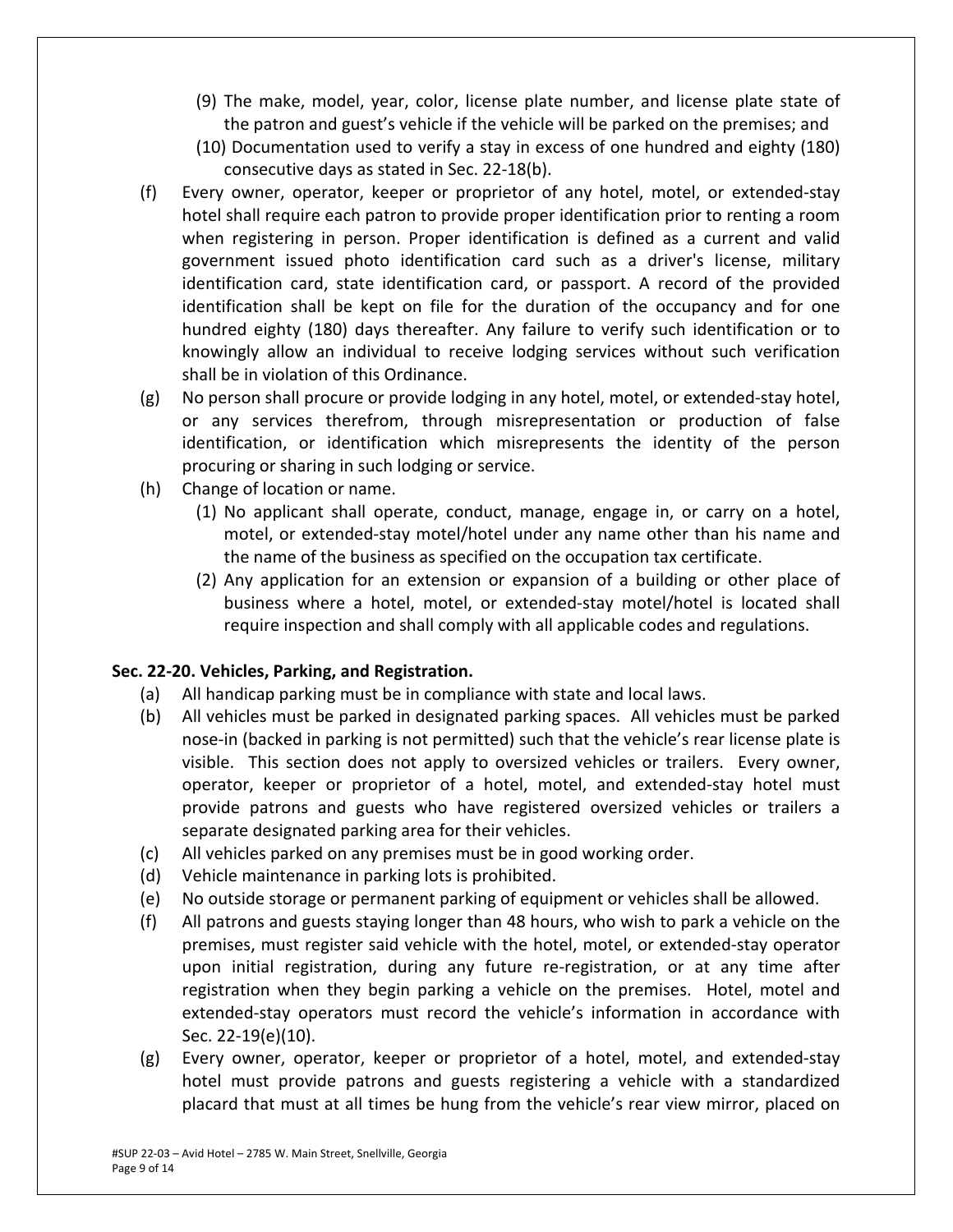the vehicle's front dash, or affixed to the vehicle in a way that can be easily seen from outside the vehicle. At a minimum, the placard will contain the following information: hotel, motel, and extended-stay name, vehicle registration number and state, and date of check-out. Any hotel, motel, or extended hotel with gated and controlled access parking accessible only to registered guests and employees are exempt from this subsection.

## **Sec. 22‐21. Room requirements, equipment and services.**

- (a) Every operator, owner, keeper, or proprietor of any hotel, motel, or extended‐stay hotel shall keep and maintain in each and every rental unit, a telephone equipped to place a direct call to 911.
- (b) No operator, owner, keeper, or proprietor of any hotel, motel, or extended‐stay hotel shall rent or provide a room to a Patron that has guests where the total number of persons staying in the room exceeds the approved number of persons authorized to sleep in the room. Rooms shall be approved based on the prescribed places to sleep on the beds in the room with a minimum of 75 square feet per person.
- (c) No operator, owner, keeper, or proprietor, patron, visitor or guest of any hotel, motel, or extended‐stay hotel shall be allowed to congregate within any room or single rental unit a number of persons which is greater than two (2) times the number of persons for whom sleeping accommodations are provided within the single room or rental unit except when temporarily designated as a hospitality suite by the hotel, motel, or extended‐stay hotel.
- (d) Daily housekeeping shall be included within the standard room rate of any hotel, motel, or extended stay hotel. At a minimum, rooms must be cleaned and linens changed before each new guest checks in and no less frequently than once every forty‐eight (48) hours. Each hotel, motel, and extended‐stay hotel must maintain a log that documents when each room is cleaned. The log must be maintained for one hundred and twenty (120) days. These records must be made available to the City of Snellville or law enforcement upon request.
- (e) All common areas of any hotel, motel or extended‐stay hotel shall be cleaned on a daily basis or more often as required by public health codes.
- (f) The utilization of clothes‐lines or other clothes‐drying equipment or facilities outside of a room that are located on or are visible from the outside of a room are prohibited. Balconies and railings are not to be used for hanging towels, personal items or any other articles of clothing.
- (g) No occupational tax certificate shall be issued for the purpose of conducting business from a guest room of a hotel, motel, or extended‐stay hotel, and no home occupation shall be conducted from such room.
- (h) Each new and existing guest room of a hotel, motel, or extended‐stay hotel shall be equipped with a hard‐wired smoke detector or smoke alarms whose device housing is tamper‐resistant and is powered by a non‐replaceable, non‐removable energy source capable of powering the alarm for a minimum of ten years from the manufacture's date on the device.
- (i) All new hotels, motels and extended stay hotels must have in place Laundry facilities consisting of washer and dryer machines which shall be made available to patrons for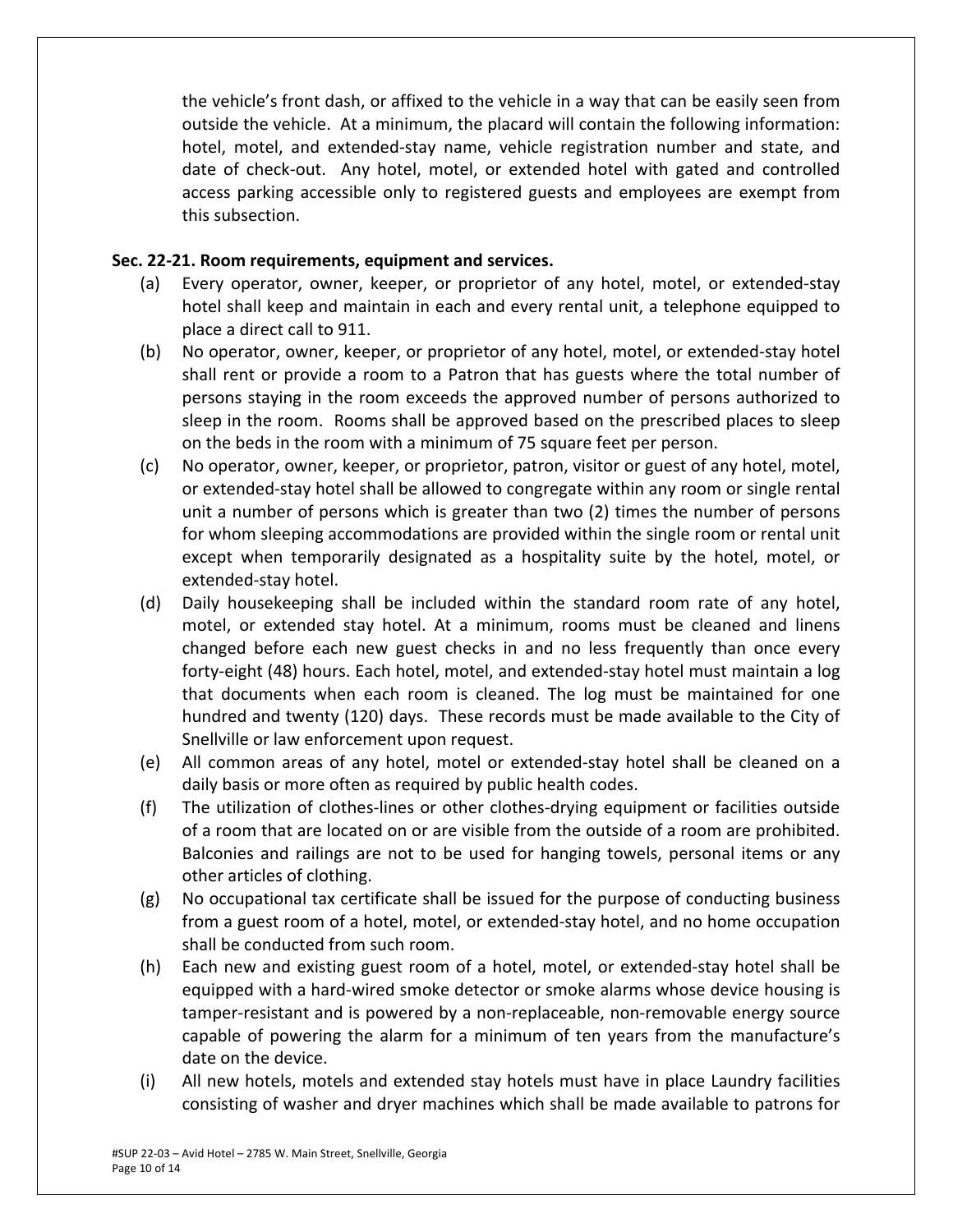a fee. This equipment shall be maintained and in good repair at all times. Laundry supplies (detergent, softener, etc.) may also be made available to patrons for a fee. A minimum of three (3) washers and three (3) dryers shall be provided. For existing hotels, motels and extended‐stay hotels, laundry equipment must be installed and in working conditions within 180 days after the effective date of this ordinance.

## **Sec. 22‐22. Common area requirements and parking illumination.**

- (a) Exterior doors (other than lobby doors) shall be locked between the hours of 9:00 p.m. and 6:00 a.m. and shall be equipped with an alarm or other device that will alert hotel, motel, or extended‐stay hotel security or other employees the door has been opened.
- (b) The open parking area and all areas surrounding any building or proposed building being a hotel, motel, or extended‐stay hotel shall be illuminated and have an average maintained foot-candle intensity of at least one (1) foot-candle with a minimum allowable intensity of three‐tenths of a foot‐candle. The covered parking area of any hotel, motel, or extended-stay hotel shall have an average maintained foot-candle intensity of five‐tenths of a foot‐candle.
- (c) Any hotel, motel, or extended‐stay hotel must provide and maintain security in its parking area. This may include the following: live patrol guard, security fencing that is decorative and consistent with the zoning code, or other security measure approved in writing by the Chief of Police.
- (d) Graffiti and markings or insignia that may indicate the presence or association of a street gang shall be removed within twenty‐four (24) hours of discovery or notice.

## **Sec. 22‐23. Smoking.**

- (a) Smoking is prohibited in all hotel, motel, or extended‐stay hotel spaces with the exception of designated smoking rooms or designated smoking areas. Designated smoking rooms shall not comprise more than twenty-five percent (25%) of the total number of rooms available for rent.
- (b) Smoking is prohibited in all areas except in designated smoking areas. Smoking is expressly prohibited in exterior breezeways, stairwells, or within twenty (25) feet of any guest room.

## **Sec. 22‐24. Video Surveillance Systems.**

- (a) Every owner, operator, keeper or proprietor of any new or existing hotel, motel, or extended-stay hotel is required to install a Video Surveillance System (VSS) within three months of the effective date of ordinance. All hotels, motels, and extended‐stay hotels, which have installed a VSS prior to the effective date of this ordinance, shall ensure said systems are in full compliance with this section and request an approval assessment from the Chief of Police within thirty (30) days of the effective date of this ordinance.
- (b) All VSS shall be maintained in proper working order at all times, be kept in continuous operation twenty‐four (24) hours a day, seven (7) days a week, and meet the minimum technological standards established in this section. The hotel, motel, or extended‐stay hotel shall retain the continuous digital images recorded by this system for no less than twenty-one (21) days.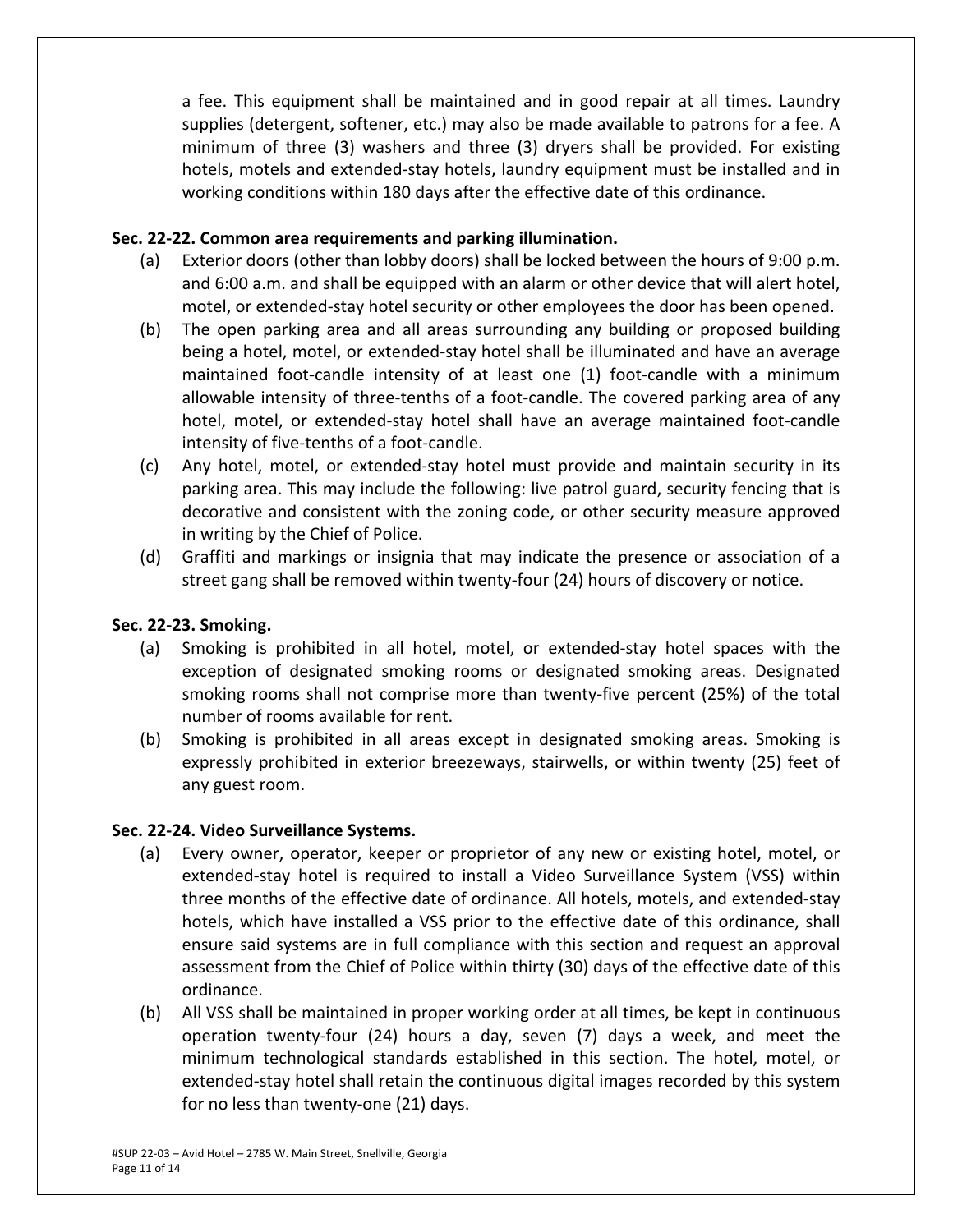- (c) All VSS shall have no less than one camera dedicated to each register or check–out stand, entrance/exit, interior hallway and lobby, swimming pool area, exercise facility, loading dock, and parking lots or areas designated for customer and/or employee parking use. The placement of cameras included in VSS required under this section must be approved by the Chief of Police. The Chief of Police will conduct an assessment of each site required to install a VSS prior to installation of said system, and upon approval will issue an approval notice which will be placed in plain view inside the common area of the hotel, motel, or extended-stay hotel. This approval notice will also inform customers and employees of the presence of the VSS. Existing VSS at any hotel, motel, or extended‐stay hotel as of the effective date of this ordinance will be evaluated to ensure full compliance with this section.
- (d) The VSS shall be subject to regular inspection by the Chief of Police, who is authorized to inspect any such system, at reasonable times to determine whether it conforms to this section. If the VSS does not conform, the hotel, motel, or extended‐stay hotel, in question, shall take immediate steps to bring the system back into compliance.
- (e) The City of Snellville Police Department will develop and maintain VSS Standards that provide the minimum standards for VSS equipment, installation, and maintenance.

## **Sec. 22‐25. Loitering.**

- (a) All hotel, motel, or extended‐stay hotel operators will advise patrons and guests upon registration, and through posted signage that loitering by visitors is prohibited.
- (b) No Visitor shall loiter in or upon any hotel, motel, or extended‐stay hotel parking lot, public parking structure or in or around any building to include breezeways, stairwells or hotel, motel, or extended‐stay hotel rooms either on foot or in or upon any conveyance being driven or parked thereon, without the permission of the owner, operator, keeper or proprietor or the hotel, motel, or extended‐stay hotel.

## **Sec. 22‐26. Violations and penalties.**

- (a) Any violation of the provisions of this article shall be punishable under Sec. 1‐11 of this code. Any person or entity violating the provisions of this article shall be guilty of a separate offense for each and every day during which any violation of any provision of this article is committed, continued, or permitted by that person and shall be punished accordingly.
- (b) Any person or entity violating the provisions of this article who are patrons, guests or visitors of the hotel, motel or extended stay hotel shall be immediately asked to leave the premises. If said person does not voluntarily leave, Snellville Police should be notified immediately to address such eviction and/or removal.
- (c) The violation of the provisions of this article may be abated as a nuisance.
- (d) The violation of all provisions of this article by any person may be enjoined by instituting appropriate proceedings for injunction in any court of competent jurisdiction. Such actions may be maintained notwithstanding that other adequate remedies of law exist. Such actions may be instituted in the name of The City of Snellville, Georgia.
- (e) If a person is convicted of a violation of this article, the court shall impose a fine in accordance with the following schedule: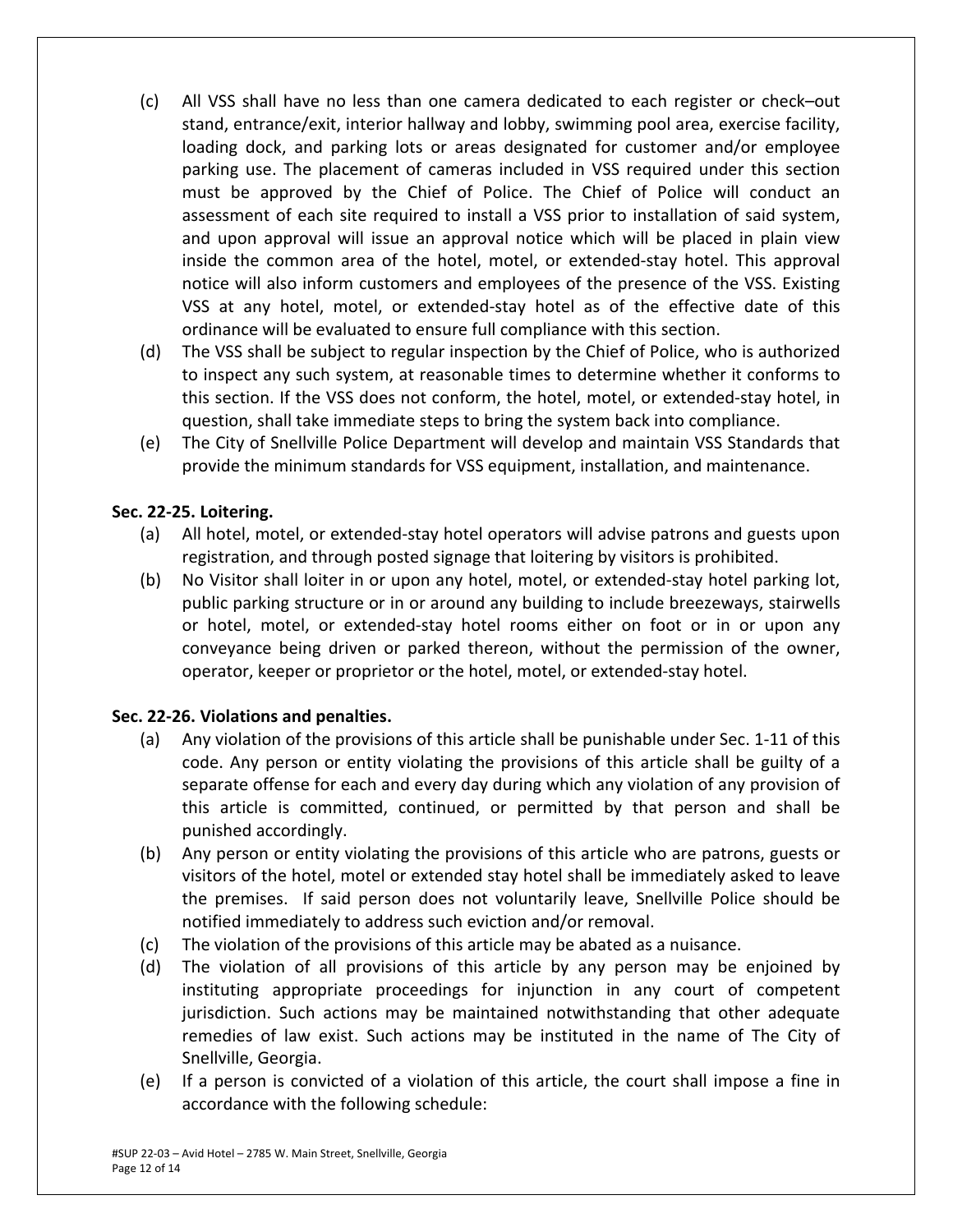- (1) First conviction in a calendar year: a minimum of \$250;
- (2) Second conviction in a twelve (12) month period measured from the date of the first conviction: a minimum of \$500;
- (3) Third conviction in a twelve (12) month period measured from the date of the first conviction: a minimum of \$750; and
- (4) Fourth conviction in a twelve (12) month period measured from the date of the first conviction: a minimum of \$1,000.

## **Sec. 22‐27. Responsibility for enforcement.**

- (a) City employees, including employees or agents of the City of Snellville Police Department, City of Snellville Code Enforcement, Gwinnett County Fire Department, and Gwinnett County Board of Health shall have the responsibility for the enforcement of this section.
- (b) Inspections may be performed by sworn officers of the City of Snellville Police Department, City of Snellville Code Enforcement, Gwinnett County Fire Department, Gwinnett County Board of Health, and designated civilian employees for the purpose of verifying compliance with the requirements of this section and state law during the hours in which the premises are open for business.

#### **Sec. 22‐28. Right of Entry.**

- (a) When there is probable cause to make an inspection to enforce the provisions of this article, or whenever there is reasonable cause to believe that there exists a condition in violation of this code, personnel identified in Sec. 22‐27 of this code are authorized to enter the structure or premises, including individual rooms, at reasonable times to inspect or perform the duties imposed by this Code.
- (b) If such structure or premises is occupied, City/County personnel shall present credentials to the occupant and request entry. If entry is refused by occupant, City/County personnel shall have recourse to the remedies provided by law to secure entry. If such structure or premises is unoccupied, City/County personnel shall first make a reasonable effort to locate the owner or other person having charge or control of the structure or premises and request entry. If entry is refused by the owner or other person having charge or control of the structure refuses entry, City/County employees shall have recourse to all methods of entry allowed by law, and the owner and responsible party shall be in violation of this article and subject to punishment under Sec. 1‐11 of this Code.

## **Sec. 22‐29. Unlawful operation declared nuisance.**

Any hotel, motel, or extended‐stay hotel operated, conducted or maintained contrary to the provisions of this article may be declared to be unlawful and a public nuisance. The City may, in addition, or in lieu of all other remedies, commence actions or proceedings for abatement, removal or enjoinment thereof, in the manner provided by state law and this Code.

And, the City Code, Appendix B, Zoning Ordinance, Article IX, Schedule of District Regulations, Section 9.10, BG, General Business District was amended as follows: